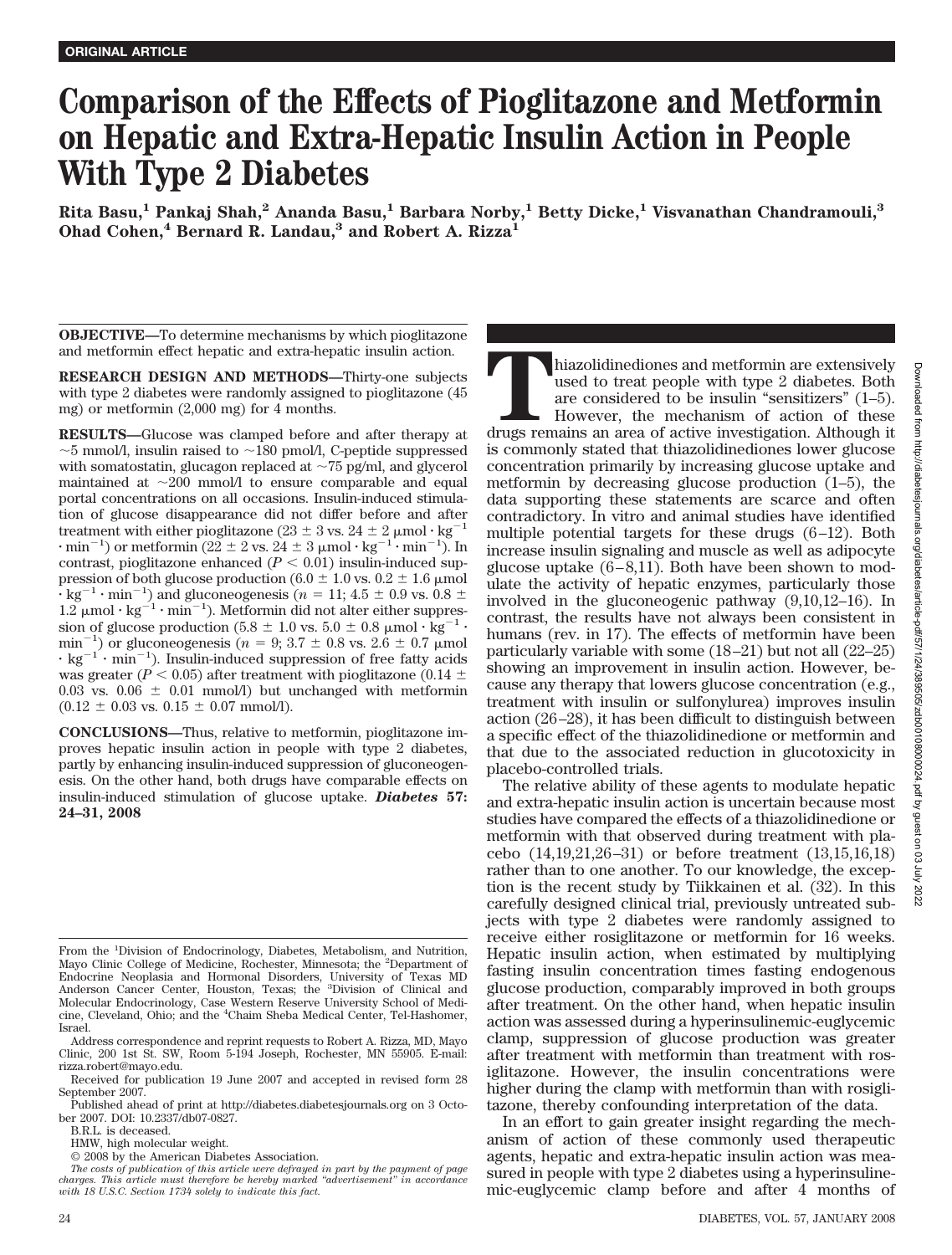## TABLE 1 Subject characteristics

|                                    | Pioglitazone   |                  | Metformin      |                 |
|------------------------------------|----------------|------------------|----------------|-----------------|
|                                    | Pretreatment   | Post-treatment   | Pretreatment   | Post-treatment  |
| Subjects                           | 7F/9M          |                  | 8F/TM          |                 |
| Age (years)                        | $56 \pm 3$     | $57 \pm 3$       | $60 \pm 2$     | $60 \pm 2$      |
| Weight (kg)                        | $93.5 \pm 3.9$ | $97.6 \pm 4.5^*$ | $93.5 \pm 4.4$ | $94.1 \pm 4.3$  |
| BMI $\frac{\text{kg}}{\text{m}^2}$ | $32.3 \pm 1.5$ | $33.8 \pm 1.7$   | $31.7 \pm 1.3$ | $32.0 \pm 1.3$  |
| Lean body mass (kg)                | $52.9 \pm 2.4$ | $53.4 \pm 2.2$   | $52.4 \pm 3.4$ | $53.0 \pm 3.3$  |
| Body fat $(\%)$                    | $37.9 \pm 2.1$ | $40.0 \pm 2.1*$  | $37.9 \pm 2.3$ | $38.7 \pm 2.4$  |
| Visceral fat $(cm2)$               | $212 \pm 21$   | $225 \pm 19$     | $213 \pm 24$   | $220 \pm 25$    |
| Fasting glucose (mg/dl)            | $157 \pm 10$   | $140 \pm 13$     | $148 \pm 12$   | $146 \pm 10$    |
| A1C                                | $6.5 \pm 0.2$  | $6.2 \pm 0.2$    | $6.3 \pm 0.2$  | $7.0 \pm 0.3^*$ |

 $*P < 0.05$  pretreatment vs. post-treatment.

treatment with either pioglitazone or metformin. We specifically sought to test the hypothesis that in the presence of physiological insulin concentrations, suppression of endogenous glucose production is greater after treatment with a thiazolidinediones than after treatment with metformin. To accurately assess hepatic insulin action, insulin was raised to concentrations that in the absence of treatment with a sensitizer are known to result in submaximal suppression of endogenous glucose production (32). Cpeptide was suppressed with somatostatin, glucagon replaced at  $\sim$ 75 pg/ml, and glycerol maintained at  $\sim$ 200 mmol/l to insure comparable and equal portal concentrations on all occasions. Gluconeogenesis and glycogenolysis were measured using the deuterated water method. We report that, whereas pioglitazone and metformin have comparable effects on insulin-induced stimulation of glucose uptake, pioglitazone improved hepatic insulin action at least in part by enhancing insulin-induced suppression of gluconeogenesis.

## **RESEARCH DESIGN AND METHODS**

After approval from the Mayo Institutional Review Board, 31 subjects with type 2 diabetes gave informed written consent to participate in the study. All subjects were in good health and at a stable weight. None regularly engaged in vigorous physical exercise. After completion of the pretreatment study, subjects were randomly assigned (double-blind, double-placebo controlled) to receive either pioglitazone (45 mg daily) or metformin (1,000 mg twice daily) for 4 months. Of the 16 subjects in the pioglitazone group, 12 had been previously treated with metformin alone, 1 with sulfonylurea alone, 2 with a combination of metformin and sulfonylurea, and 1 with diet alone. Of the 15 subjects in the metformin group, 12 had been previously treated with metformin alone, 1 with sulfonylurea alone, and 2 with combination of metformin and sulfonylurea. Oral hypoglycemic medications were discontinued at least 10 days before the pretreatment study visit. After randomization, pioglitazone was started at 30 mg daily for the 1st week and then increased to 45-mg dose at the end of the 1st week. Metformin was started at 500 mg once daily and then increased in increments of 500 mg/week to a maximum dose of 2,000 mg within 4 weeks. Subjects continued to receive the pioglitazone or metformin during the post-treatment study, i.e., study drugs were not discontinued during the evening before and morning of study, and each subject took their regular and study medications as prescribed. Subjects on stable doses of thyroxine, estrogen replacement therapy, 3-hydroxy-3-methylglutaryl coenzyme A reductase inhibitors, and metabolically neutral antihypertensive medication (low-dose thiazide, calcium channel blockers, or losartan) continued these medicines during the study.

All subjects were instructed to follow a weight maintenance diet containing 55% carbohydrate, 30% fat, and 15% protein for at least 3 days before the day of study. Subjects were admitted to the Mayo Clinic Clinical Research Unit at 1700 h on the evening before the study. A standard 10 cal/kg meal (55% carbohydrate, 30% fat, and 15% protein) was eaten between 1730 and 1800 h. After sampling blood for baseline enrichment, 1.67  $\mathrm{^{2}H_{2}O/kg}$  weight of body water was given in three divided doses at 1800, 2000, and 2200 h. Small sips of water (containing <sup>2</sup>H<sub>2</sub>O) were permitted on request. After the meal, an 18-gauge catheter was inserted into a forearm vein and an infusion of insulin was started (100 units regular human insulin in 1 l 0.9% saline containing 5 ml 25% human albumin). The insulin infusion rate was adjusted to maintain glucose concentrations at  $\sim$  5 mmol/l during the night (33).

An infusion of glycerol was started at 0600 h in amounts equal to that given as part of a separate protocol in which subjects also were infused with Intralipid. A primed (fasting glucose in millimoles per liter divided by 5.5 mmol $1 \times 12 \mu$ Ci) continuous (0.12  $\mu$ Ci/min) infusion of [3-<sup>3</sup>H]glucose (Perkin Elmer, Boston, MA) at 0700 h and infusions of insulin  $(0.6 \text{ mU} \cdot \text{kg}^{-1} \cdot \text{min}^{-1})$ , somatostatin (60 ng  $\cdot$  kg<sup>-1</sup>  $\cdot$  min<sup>-1</sup>), growth hormone (3 ng  $\cdot$  kg<sup>-1</sup> $\cdot$  min<sup>-1</sup>), and glucagon  $(0.65 \text{ ng} \cdot \text{kg}^{-1} \cdot \text{min}^{-1})$  were started at 1000 h (time 0 min). An infusion of  $[9,11,12,12$ <sup>2</sup>H<sub>4</sub>]cortisol also was started at 0600 h as part of a separate protocol. Beginning at 0930 h, glucose was infused in amounts sufficient to maintain plasma glucose concentrations at  $\sim$  5 mmol/l. All infused glucose contained [3-<sup>3</sup> H]glucose to minimize the change in plasma glucose specific activity. In addition, the rate of the "basal" [3-<sup>3</sup>H]glucose infusion was varied to mimic the anticipated changes in endogenous glucose production. **Analytical techniques.** Blood samples were collected in prechilled syringes and dispensed into prechilled tubes. Samples for free fatty acids were collected in tubes containing 50  $\mu$ l of Paraoxon (diethyl-*p*-nitrophenylphophate) (Sigma Chemicals, St Louis, MO) diluted to 0.04% in diethyl ether to prevent ex vivo lipolysis. Samples were placed in ice, centrifuged at 4°C, and separated. All other samples were stored at  $-20^{\circ}$ C until analysis. Plasma glucose was measured by a glucose oxidase method using a glucose analyzer (YSI, Yellow Springs, OH). Plasma insulin was measured using a chemiluminescence method with the Access Ultrasensitive Immunoenzymatic assay system (Beckman, Chaska, MN). C-peptide and glucagon concentrations were assayed by radioimmunoassay (Linco Research, St. Louis, MO). [3-3 H]glucose specific activity was measured by liquid scintillation counting as previously described. Plasma glycerol and free fatty acid concentrations were measured by a modified microfluorometric enzymatic method (34) using the Cobas, MIRA analyzer (Roche). Enrichment of deuterium on the second and fifth carbons of plasma glucose was measured as previously described (35). Body composition (including fat-free mass, total fat mass, and visceral fat mass) was measured using dual energy X-ray absorptiometry (DPX scanner, Lunar, Madison, WI) combined with a computerized tomograph scan at the level of L2/L3 as previously described (36). Velocity sedimentation/gel filtration chromatography was used for separation of adiponectin complexes using a human adiponectin radioimmunoassay kit (Linco) in eight subjects in the pioglitazone group and eight subjects in the metformin group.

**Calculations.** Rates are expressed in the figures and text as micromoles per kilogram lean body mass per minute. Basal and clamp responses were assessed by taking the mean of the values present from  $-30$  to 0 min and from 270 to 300 min, respectively. Glucose appearance and disappearance were calculated using the steady-state equations of Steele et al. (37). Endogenous glucose production during the clamp was calculated by subtracting the exogenous glucose infusion rate from the total glucose appearance rate. The rate of gluconeogenesis was calculated by multiplying the plasma ratio of C5 and C2 glucose enrichments times endogenous glucose production (38). Glycogenolysis was calculated by subtracting the rate of gluconeogenesis from endogenous glucose production. Rates of gluconeogenesis and glycogenolysis could be measured in 20 of the 31 subjects  $(n = 11)$  in the pioglitazone group and 9 in the metformin group). Rates could not be measured in the other subjects because of high baseline C5 enrichment.

**Statistical analysis.** Data in the text and figures are expressed as means  $\pm$ SE. Student's paired *t* test was used to determine whether values were different before and after treatment. A  $P$  value of  $\leq 0.05$  was considered as statistically significant.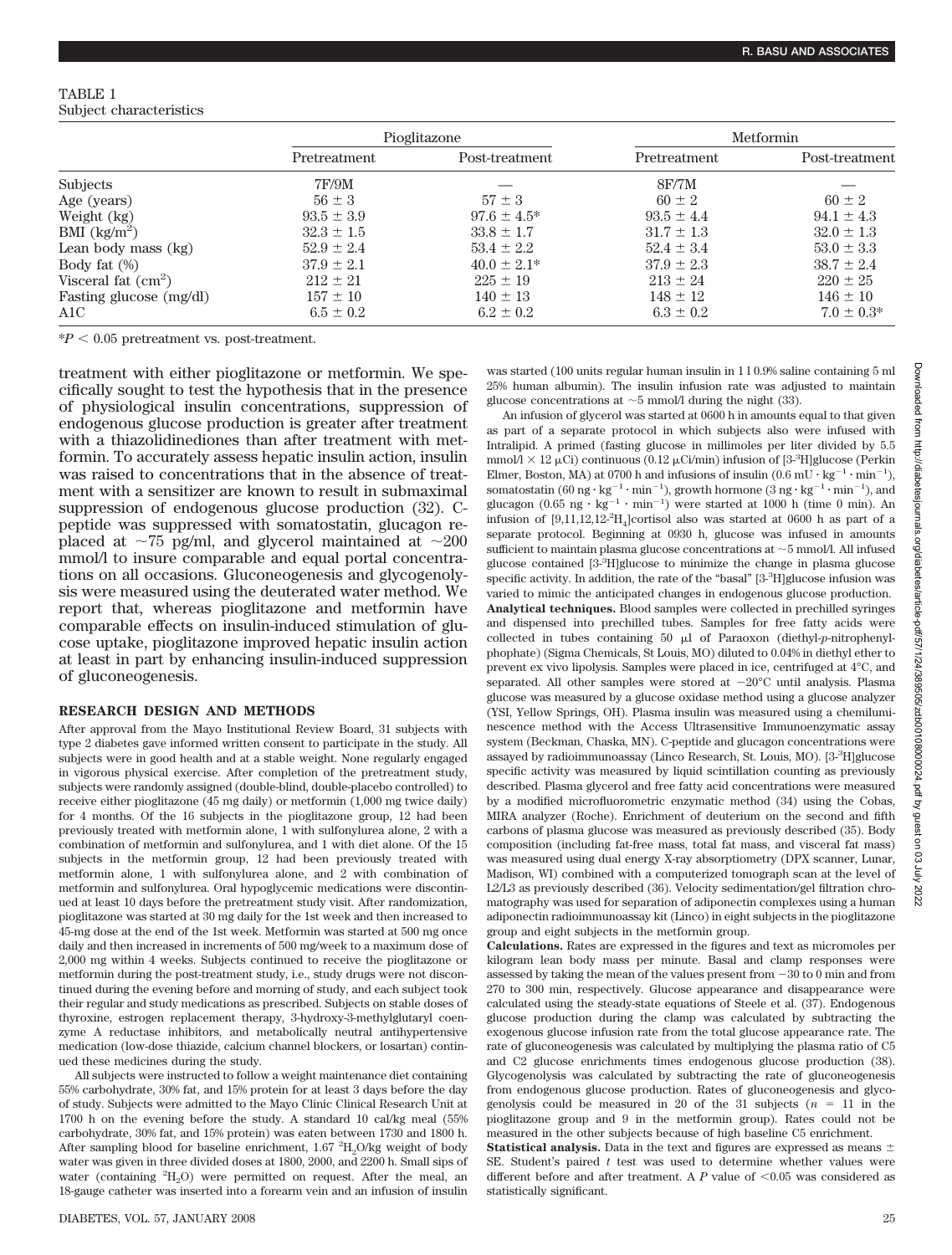

**FIG. 1. Plasma glucose, insulin, C-peptide, and glucagon concentrations observed before and during infusion of somatostatin in diabetic subjects both before and after treatment with pioglitazone and metformin. Somatostatin and replacement infusions of glucagon and growth hormone were started at time 0.**

#### **RESULTS**

**Patient characteristics.** Patient characteristics are provide in Table 1. Age, sex, BMI, lean body mass, percent body fat, and visceral fat did not differ between groups before treatment. Body weight and percent body fat were slightly higher  $(P < 0.05)$  with pioglitazone but remained unchanged with metformin. A1C did not differ before therapy and did not change during treatment with pioglitazone. However, A1C increased  $(P < 0.05)$  slightly during treatment with metformin.

**Glucose, insulin, C-peptide, and glucagon concentrations.** Glucose concentrations before and during the final 30 min of the clamp did not differ before or during treatment in either the pioglitazone or metformin groups (Fig. 1).

The insulin infusion rates required to maintain euglycemia during the final hour before the clamp were slightly but not significantly lower after treatment with either metformin  $(1.7 \pm 0.3 \text{ vs. } 1.2 \pm 0.3 \text{ units/h})$  or pioglitazone  $(1.9 \pm 0.3 \text{ vs. } 1.2 \pm 0.3 \text{ units/h})$ . Although fasting insulin concentrations after the overnight exogenous insulin infusion also tended to decrease after treatment with either pioglitazone (143  $\pm$  27 vs. 94  $\pm$  21 pmol/l) or metformin  $(136 \pm 22 \text{ vs. } 97 \pm 18 \text{ pmol/l})$ , neither change was statistically significant. Plasma insulin concentrations during the final 30 min of the clamp did not differ before and during treatment with either pioglitazone (185  $\pm$  12 vs. 181  $\pm$  9 pmol/l) or metformin (185  $\pm$  10 vs. 178  $\pm$  8 pmol/l).

C-peptide concentrations after the overnight exogenous insulin infusion did not differ during treatment with either



**FIG. 2. The intravenous glucose infusion rate required to maintain target glucose concentrations (***top***) and plasma [3-3 H]glucose specific activity (***bottom***) observed in the diabetic subjects both before**  $(\bar{\circ})$  **and after (**F**) treatment with pioglitazone and metformin during final 40 min of a baseline period (basal) and a euglycemic-hyperinsulinemic (clamp) period. Somatostatin, insulin, and replacement infusions of glucagon and growth hormone were started at time 0.**

pioglitazone ( $0.25 \pm 0.03$  vs.  $0.29 \pm 0.03$  nmol/l) or metformin ( $0.18 \pm 0.03$  vs.  $0.21 \pm 0.03$  nmol/l). Somatostatin resulted in comparable and near-complete suppression of C-peptide secretion on all occasions.

Plasma glucagon concentrations after the overnight exogenous insulin infusion did not differ before and during treatment with pioglitazone (80  $\pm$  4 vs. 86  $\pm$  6 pg/ml) but were higher  $(P < 0.01)$  during treatment with metformin  $(63 \pm 4 \text{ vs. } 95 \pm 9 \text{ pg/ml})$ . On the other hand, plasma glucagon concentrations during the final 30 min of the clamp did not differ before and during treatment with either pioglitazone (79  $\pm$  5 vs. 74  $\pm$  3 pg/ml) or metformin  $(68 \pm 3 \text{ vs. } 76 \pm 4 \text{ pg/ml}).$ 

**Glucose infusion rate required to maintain euglycemia, glucose specific activity.** Compared with pretreatment, the glucose infusion rate required to maintain euglycemia increased  $(P < 0.01)$  during treatment with pioglitazone (16.7 ± 3.2 vs. 24.1 ± 3.0  $\mu$ mol·kg<sup>-1</sup>·min<sup>-1</sup>) but did not differ during treatment with metformin (16.4  $\pm$  3.2 vs. 18.9  $\pm$  3.0  $\mu$ mol · kg<sup>-1</sup> · min<sup>-1</sup>) (Fig. 2). Glucose specific activity remained constant before and during the clamp both before and after treatment with either pioglitazone or metformin, thereby permitting accurate measurements of glucose turnover.

**Endogenous glucose production and glucose disappearance.** Endogenous glucose production before the clamp did not differ before and during treatment with either pioglitazone (15.8  $\pm$  0.6 vs. 16.1  $\pm$  0.6  $\mu$ mol·kg<sup>-1</sup>· min<sup>-1</sup>) or metformin (17.2  $\pm$  0.7 vs. 17.6  $\pm$  1.1 µmol  $\log^{-1}$  $\cdot$  min<sup>-1</sup>) (Fig. 3). Suppression of endogenous glucose production during the final 30 min of the clamp was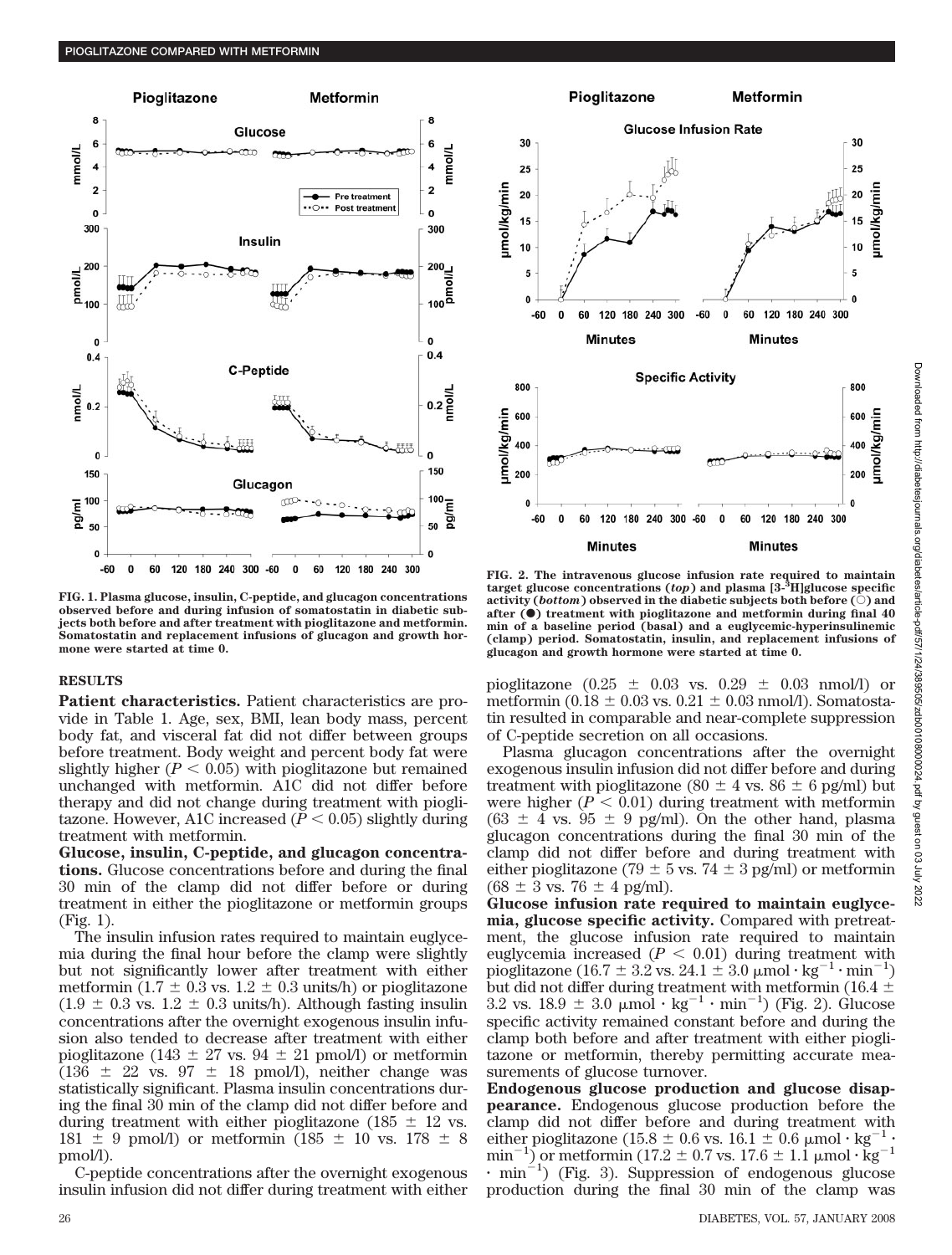

**FIG. 3. Rates of endogenous glucose production (***top***) and glucose disappearance (***bottom***) observed in the diabetic subjects both before**  $(\Box)$  and after  $(\blacksquare)$  treatment with pioglitazone  $(\mathit{left})$  and metformin **(***right***) during final 30 min of a baseline period (basal) and a euglycemic-hyperinsulinemic (clamp) period. \****P* **< 0.001 vs. pretreatment.**

greater  $(P < 0.001)$  during treatment with pioglitazone  $(6.0 \pm 1.0 \text{ vs. } 0.2 \pm 1.6 \text{ }\mu\text{mol}\cdot\text{kg}^{-1}\cdot\text{min}^{-1})$  but did not differ during treatment with metformin (5.8  $\pm$  1.0 vs. 5.0  $\pm$  $0.8 \mu$ mol·kg<sup>-1</sup>·min<sup>-1</sup>).

Glucose disappearance before the clamp did not differ before and during treatment with either pioglitazone  $(15.8 \pm 0.6 \text{ vs. } 16.1 \pm 0.6 \text{ \mu mol} \cdot \text{ kg}^{-1} \cdot \text{min}^{-1})$  or metformin (17.2  $\pm$  0.7 vs. 17.6  $\pm$  1.1  $\mu$ mol · kg<sup>-1</sup> · min<sup>-1</sup> ). Glucose disappearance during the final 30 min of the clamp also did not differ before and during treatment with either pioglitazone (22.8  $\pm$  2.8 vs. 24.4  $\pm$  1.8  $\mu$ mol·kg<sup>-1</sup>· min<sup>-1</sup>) or metformin (22.2  $\pm$  2.5 vs. 23.8  $\pm$  2.8  $\mu$ mol· $\text{kg}^{-1}$  $\cdot$  min<sup>-1</sup>).

**Gluconeogenesis and glycogenolysis.** Gluconeogenesis before the clamp did not differ before and during treatment with either pioglitazone (10.6  $\pm$  0.5 vs. 11.1  $\pm$  0.7  $\mu$ mol·kg<sup>-1</sup>·min<sup>-1</sup>) or metformin (9.8  $\pm$  0.7 vs. 10.3  $\pm$  0.9  $\mu$ mol ·  $kg^{-1}$  · min<sup>-1</sup>) (Fig. 4). On the other hand, gluconeogenesis during the final 30 min of the clamp was lower ( $P <$ 0.01) during than before treatment with pioglitazone (4.5  $\pm$  0.9 vs. 0.8  $\pm$  1.2  $\mu$ mol·kg<sup>-1</sup>·min<sup>-1</sup>) but did not differ during treatment with metformin (3.7  $\pm$  0.8 vs. 2.6  $\pm$  0.7  $\mu$ mol·kg<sup>-1</sup>  $\cdot$  min<sup>-1</sup>). Glycogenolysis did not differ before the clamp before and during treatment with pioglitazone ( $6.3 \pm 0.5$  vs.  $6.3 \pm 0.4$  µmol  $\text{kg}^{-1} \cdot \text{min}^{-1}$ ) or metformin (7.6  $\pm$  0.7 vs.  $7.0 \pm 0.7 \mu$  mol  $\cdot$  kg<sup>-1</sup>  $\cdot$  min<sup>-1</sup>). On the other hand, suppression of glycogenolysis was greater during the final 30 min of the clamp ( $P < 0.01$ ) after treatment with pioglitazone ( $2.0 \pm$  $0.4$  vs.  $-0.3 \pm 0.9$   $\mu$ mol·kg<sup>-1</sup>·min<sup>-1</sup>) but did not differ after treatment with metformin  $(2.2 \pm 0.5 \text{ vs. } 1.5 \pm 0.4 \text{ }\mu\text{mol}\cdot\text{kg}^{-1})$  $\cdot$  min<sup>-1</sup>).



**FIG. 4. Rates of gluconeogenesis (***top***) and glycogenolysis (***bottom***)** observed in the diabetic subjects both before  $(\Box)$  and after  $(\blacksquare)$ **treatment with pioglitazone and metformin during final 30 min of a baseline period (basal) and a euglycemic-hyperinsulinemic (clamp) period.**  $* \hat{P} < 0.001$  vs. pretreatment.



**FIG. 5. Free fatty acid concentrations observed in the diabetic subjects** both before  $(\Box)$  and after  $(\blacksquare)$  treatment with pioglitazone and met**formin during final 30 min of a baseline period (basal) and a euglycemic-hyperinsulinemic (clamp) period. \****P* **< 0.01 vs. pretreatment.**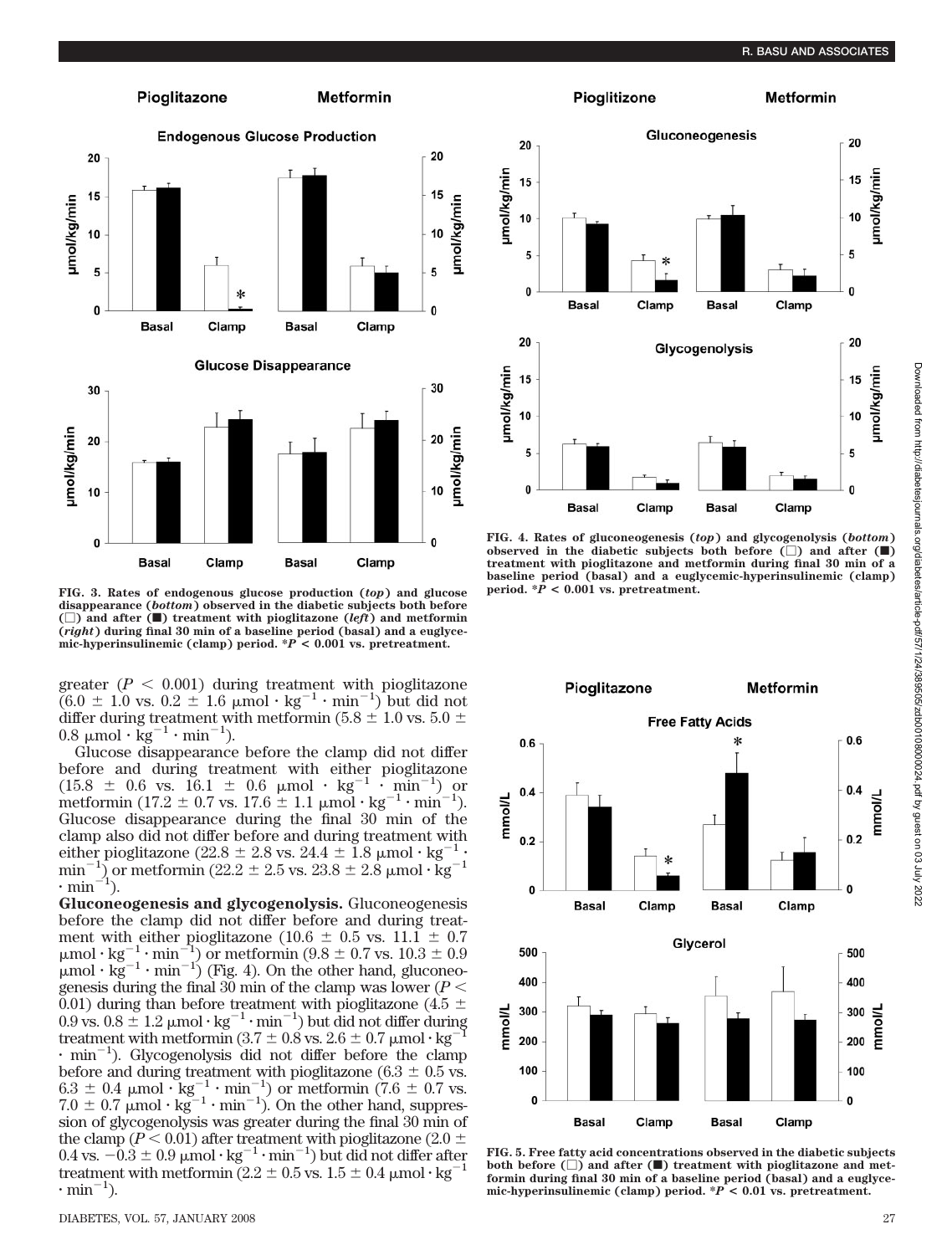

**FIG. 6. Total and HMW adiponectin concentrations observed in the** diabetic subjects both before ( $\Box$ ) and after ( $\blacksquare$ ) treatment with piogli**tazone and metformin during final 30 min of a baseline period (basal) and a euglycemic-hyperinsulinemic (clamp) period. \****P* **< 0.01 vs. pretreatment.**

**Free fatty acid and glycerol concentrations.** Plasma free fatty acid concentrations before the clamp did not differ before and during treatment with pioglitazone  $(0.39 \pm 0.05 \text{ vs. } 0.34 \pm 0.05 \text{ mmol/l})$  (Fig. 5). On the other hand, treatment with pioglitazone resulted in greater (*P* 0.05) suppression of plasma free fatty acid concentrations during the final 30 min of the clamp (0.14  $\pm$  0.03 vs. 0.06  $\pm$ 0.01 mmol/l). In contrast, plasma free fatty acids during treatment with metformin were higher  $(P < 0.05)$  before the clamp ( $0.26 \pm 0.04$  vs.  $0.47 \pm 0.08$  mmol/l) but did not differ during the final 30 min of the clamp ( $0.12 \pm 0.03$  vs.  $0.15 \pm 0.07$  mmol/l).

Plasma glycerol concentrations did not differ before or during the final 30 min of the clamp before or during treatment with either pioglitazone or metformin.

**Total and HMW plasma adiponectin concentrations** Treatment with pioglitazone resulted in an marked increase  $(P < 0.01)$  in both total and high molecular weight (HMW) plasma adiponectin concentrations (Fig. 6). In contrast, neither total nor HMW plasma adiponectin concentrations changed after treatment with metformin.

## **DISCUSSION**

Thiazolidinediones and metformin both are considered insulin "sensitizers" (1–5). The present data indicate that when compared with one another, pioglitazone and metformin have equivalent effects on insulin-induced stimulation of glucose uptake assessed at insulin concentrations that are commonly present under the conditions of daily living. On the other hand, relative to metformin, pioglitazone increases insulin-induced suppression of endogenous glucose production at least in part by enhancing suppression of gluconeogenesis.

Multiple studies have shown that thiazolidinediones

improve hepatic insulin action relative to placebo (6, 16,30,31). The present studies establish that thiazolidinediones also improve hepatic insulin action relative to metformin. Insulin-induced suppression of glucose production was greater after 4 months of treatment with pioglitazone but did not differ after 4 months of treatment with metformin. Glucose production was assessed under conditions designed to optimize comparison between therapies. Consistent with previous reports (39–41), treatment with metformin increased fasting glucagon concentrations. However, this does not explain the difference in hepatic insulin sensitivity after treatment with pioglitazone or metformin because endogenous glucagon secretion was inhibited during the clamps with somatostatin. Insulin was infused at rates anticipated to result in submaximal suppression of glucose production so that differences in hepatic response could be evaluated. This design resulted in peripheral (and presumably portal) insulin concentrations during the clamps that were comparable before and during treatment in both groups. Furthermore, the gluconeogenic precursor glycerol, infused as part of a separate protocol evaluating the effects of elevated free fatty acids on glucose metabolism, was maintained at comparable concentrations during treatment with pioglitazone or metformin despite differences in plasma free fatty acid concentrations. Consistent with previous studies, treatment with pioglitazone resulted in both an increase in plasma adiponectin concentration and an improvement in hepatic insulin action (16,42). In contrast, treatment with metformin did not alter either plasma adiponectin concentration (32,43) or hepatic insulin action. These data further support the premise that thiazolidendiones improve insulin action at least in part by increasing adiponectin concentrations (16).

The observation in the present study that hepatic insulin action was enhanced after treatment with pioglitazone but not metformin differs from the report by Tiikkainen et al. (32) that glucose production was lower and percent suppression greater after treatment with metformin but not after treatment with rosiglitazone. Although it is possible that rosiglitazone and pioglitazone have different effects on hepatic insulin action, we doubt that this is the case. More likely, the apparent discordance between the conclusions of the two studies is due to the fact that in the study of Tiikkainen et al. (32), *1*) insulin concentrations were significantly lower on the rosiglitazone than metformin study days, thereby accounting for lesser suppression of glucose production; *2*) glucose concentrations were clamped at hyperglycemic levels (~8 mmol/l), making it difficult to distinguish effects of these agents on glucose effectiveness from those due to changes in insulin action; and *3*) endogenous insulin secretion was not inhibited, leaving open the possibility that differences in suppression of glucose production after treatment were due to differences in portal insulin concentrations rather than differences in hepatic insulin action. Taken together, the current data indicate that when measured under the appropriate conditions (i.e., glucose concentrations clamped at euglycemic levels with portal insulin and glucagon concentrations matched), pioglitazone enhances insulin-induced suppression of glucose production, whereas metformin does not.

Glucose production equals the sum of glycogenolysis and gluconeogenesis. Previous studies have shown that thiazolidinediones and metformin inhibit multiple enzymes in the gluconeogenic pathway and, when compared with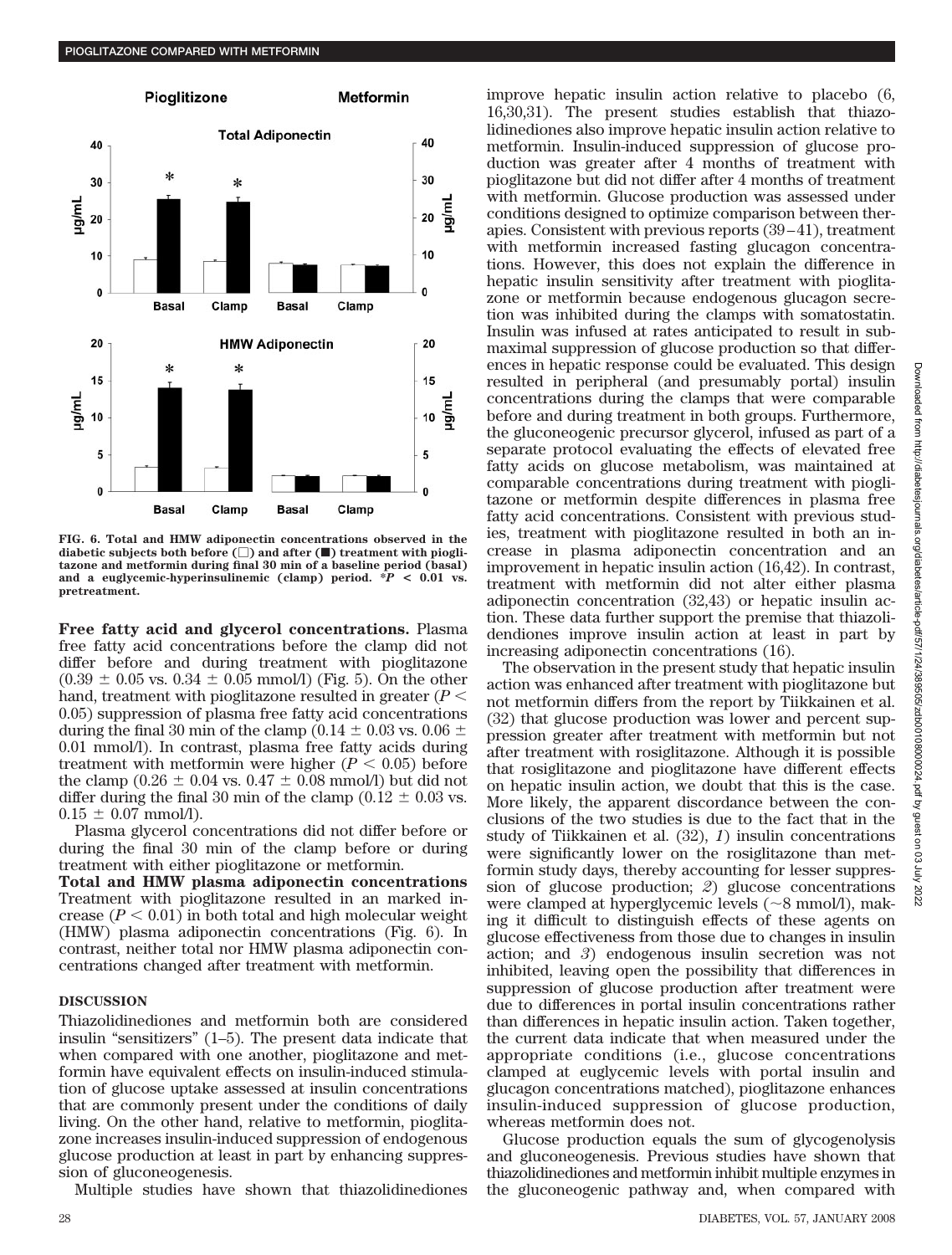placebo, lower gluconeogenesis in humans (9,10,12– 15,42). In the present studies, insulin-induced suppression of gluconeogenesis and glycogenolysis improved after treatment with pioglitazone but did not change after treatment with metformin. The enhanced suppression of glucose production was accompanied by enhanced insulin-induced suppression of plasma free fatty acid concentration. Because plasma free fatty acids modulate rates of both gluconeogenesis and glycogenolysis, it is possible that pioglitazone improved hepatic insulin sensitivity by enhancing suppression of lipolysis and/or increasing plasma free fatty acid clearance (44–46). However, association or lack thereof does not prove causality. Therefore, future studies will be required to distinguish between the direct effects of thiazolidinediones on hepatic insulin action from those due to their effect in fat metabolism.

Of note, plasma free acid concentrations before the clamp were higher after than before metformin treatment. On the other hand, free fatty acid concentrations suppressed to comparable concentrations during the clamp on both occasions. We have no explanation for the higher basal free fatty acid concentrations after treatment with metformin. However, the higher free fatty acid concentrations may explain, at least in part, why basal rates of glucose production after treatment with metformin did not differ from those present before treatment despite the fact that plasma insulin concentrations tended to be lower. In any case, the current data emphasize the need for further study of the effects of metformin on free fatty acid metabolism in people with type 2 diabetes.

Insulin-induced stimulation of glucose uptake did not differ before and during treatment in either the pioglitazone or metformin groups. This indicates that under the present experimental conditions (i.e., low physiological insulin concentrations), both agents had a comparable effect on extra-hepatic insulin action. Although effects of metformin on insulin action have been inconsistent (18– 21), at first glance, the present data may appear at variance with previous reports that thiazolidinediones increase insulin-stimulated glucose uptake (16,29,30). However, whereas an increase in glucose uptake after treatment with a thiazolidinediones almost always has been observed when assessed in the presence of very high insulin concentrations, enhanced uptake was not observed in the same studies when assessed at lower insulin concentrations that still were substantially higher than those used in the present experiments (16,29,30). The one exception was the study of Tiikkainen et al. (32) in which an improvement in insulin-induced stimulation of glucose uptake after treatment with rosiglitazone was detected at insulin concentrations similar to those used in the present experiments (32). However, in those experiments, A1C fell during treatment with rosiglitazone, so reduced glucotoxicity may have contributed to the improvement in insulin action. Taken together, these data suggest that in the presence of low physiological insulin concentrations, the effects of pioglitazone on hepatic insulin action is likely as important, if not more important, than the effects of pioglitazone on extra-hepatic insulin action in the regulation of glucose metabolism.

The present study has certain limitations. Twenty-four of the 31 subjects were being treated with metformin before study, reflecting the standard of practice in our community. Although all glucose-lowering agents were discontinued at least 10 days before the pretreatment study, it could be argued that in these subjects, the design

in effect was continuation of their current therapy with metformin versus treatment with pioglitazone. However, this does not detract from the observation that treatment with pioglitazone resulted in an improvement in hepatic insulin action, whereas treatment with metformin did not. Furthermore, the conclusions were the same when the 24 individuals who had been treated with metformin alone before study were analyzed as a separate subset. A1C increased slightly in the metformin group but remained unchanged in the pioglitazone group. Plasma free fatty acids also increased. Therefore it is possible that the deterioration in glycemic control and the associated increase in free fatty acid concentrations blunted the effects of metformin on insulin action. On the other hand, because metformin is not known to have a direct effect on insulin secretion, these changes presumably occurred because insulin action was lower during treatment with metformin than with pioglitazone consistent with the results observed during the clamps.

Subjects in the metformin groups were treated with a maximum of 2,000 mg/day. It is possible that higher doses of metformin would have improved hepatic insulin action. However, we doubt whether this would be the case because the efficacy of metformin appears to plateau at 2,000 mg/day (47). The maximum dose of pioglitazone was reached within 1 week, whereas the maximum dose of metformin was not reached until 1 month. We believe that it is unlikely that the difference in time to maximum dose affected the conclusions because subjects were on stable doses of both drugs for 3 months before study. Insulin was infused during the night to ensure that glucose concentrations were comparable in all groups on all study days, thereby avoiding the confounding effects of "glucotoxicity" due to differences in glycemic control (48). We only compared metformin with pioglitazone. We do not know if the results would have been the same if we used a different thiazolidinedione (e.g., rosiglitazone) because previous studies have suggested that the effects of these agents on blood lipids differ (49). On the other hand, because when compared with placebo the effects of pioglitazone and rosiglitazone on insulin action are the same (30,31), we believe the current data are representative of the response to the thiazolidinedione class of drugs rather than specific for pioglitazone.

In summary, in the presence of low physiological insulin concentrations, insulin-induced stimulation of glucose uptake is comparable during treatment with pioglitazone or metformin. In contrast, insulin-induced suppression of glucose production is greater during treatment with pioglitazone than during treatment with metformin, at least in part, due to enhanced suppression of gluconeogenesis. Free fatty acids also were lower during the clamp after treatment with pioglitazone but not after treatment with metformin, implying that pioglitazone enhances suppression of lipolysis and/or increases FFA clearance. Thus, the common belief that pioglitazone improves glycemic control in people with type 2 diabetes primarily by increasing glucose uptake whereas metformin does so by suppressing glucose production needs to be reexamined.

## **ACKNOWLEDGMENTS**

This study has received U.S. Public Health Service Grants DK-29953, DK-14507, RR-00585, and U 54RR-24150-1 and a Merck research infrastructure grant.

We thank P. Reich, G. DeFoster, and P. Hellwig for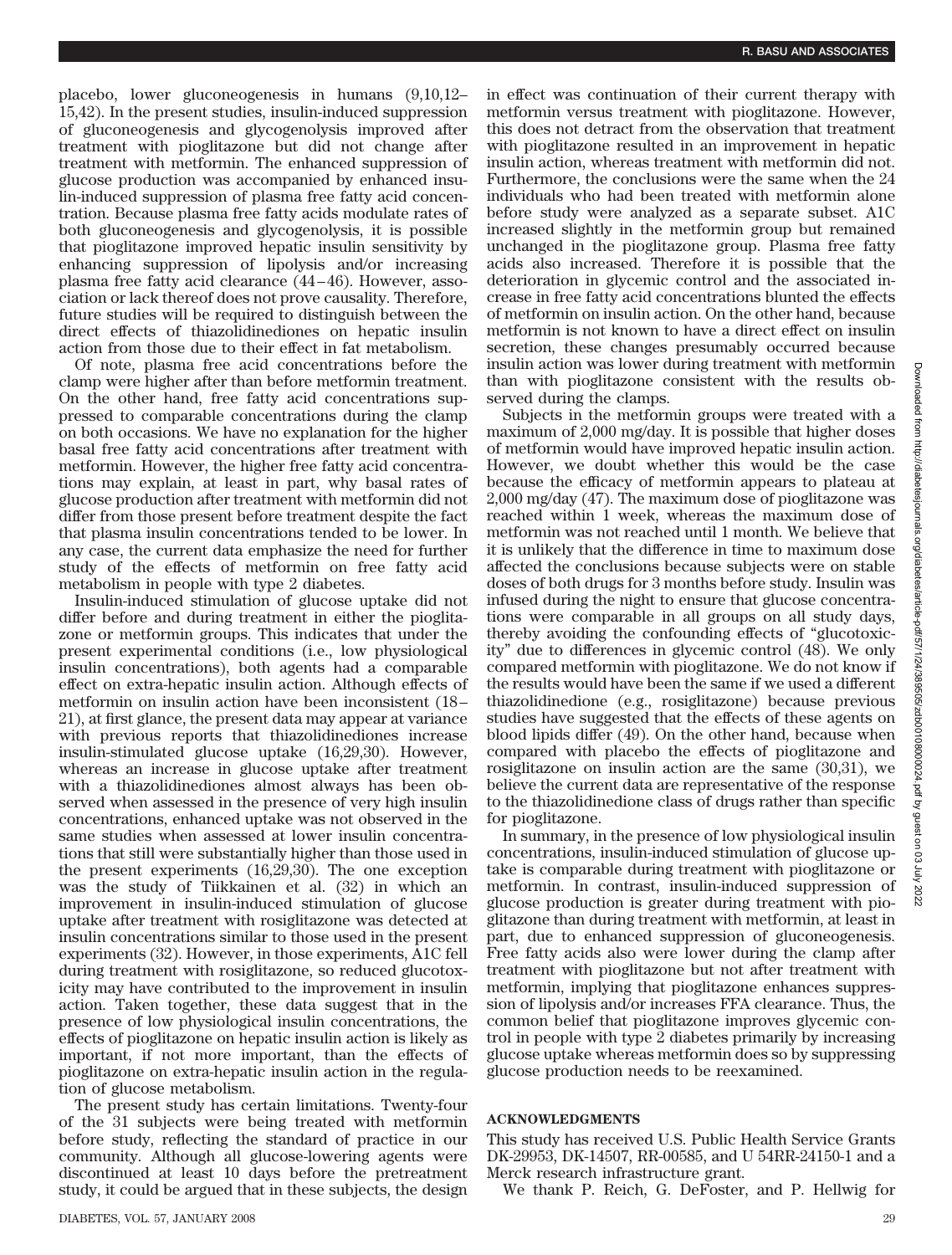technical assistance; C. Nordyke and M. Davis for assistance with preparation of the manuscript; and the staff of the Mayo Clinical Research Unit and Center for Clinical and Translation Science Activities for assistance with the studies. We also thank Takeda Pharmaceuticals North America for provision of pioglitazone. Of note, this was done in absence of input regarding study design, execution, data collection, analysis or preparation of the manuscript.

## **REFERENCES**

- 1. Buse JB, Polonsky KS, Burant CF: Chapter 29: Type 2 Diabetes Mellitus. In *Larsen:Williams Textbook of Endocrinology*, 10th ed. Larsen PR, Kronenberg HM, Melmed S, Polonsky KS, Eds. Philadelphia, PA, Saunders, 2003, p. 1427–1482
- 2. Sherwin RS: Chapter 242: Diabetes Mellitus. In *Cecil Textbook of Medicine*, 22nd ed. Goldman L, Ausiello D, Eds. Philadelphia, PA, Saunders, 2004, p. 1424–1452
- 3. Kerpichnikov D, McFarlane SI, Sowers JR: Metformin: an update. *Ann Intern Med* 137:25–33, 2002
- 4. Inzucchi SE: Oral antihyperglycemic therapy for type 2 diabetes: scientific review. *JAMA* 287:360–372, 2002
- 5. Nathan DM: Initial management of glycemia in type 2 diabetes mellitus. *N Engl J Med* 347:1342–1349, 2002
- 6. Kobayashi M, Iwanishi M, Egawa K, Shigeta Y: Pioglitazone increases insulin sensitivity by activating insulin receptor kinase. *Diabetes* 41:476– 483, 1992
- 7. Fryer LGD, Parbu-Patel A, Carling D: The anti-diabetic drugs rosiglitazone and metformin stimulate AMP-activated protein kinase through distinct signaling pathways. *J Biol Chem* 277:25226–25232, 2002
- 8. Ciaraldi TP, Kong APS, Chu NV, Kim DD, Basxi S, Loviscach M, Plodkowski R, Reitz R, Caulfield M, Mudaliar S, Henry RR: Regulation of glucose transport and insulin signaling by troglitazone or metformin in adipose tissue of type 2 diabetic subjects. *Diabetes* 51:30–36, 2002
- 9. Fulgencio J-P, Kohn C, Girard J, Pégorier J-P: Troglitazone inhibits fatty acid oxidation and esterification, and gluconeogenesis in isolated hepatocytes from starved rats. *Diabetes* 45:1556–1562, 1996
- 10. Wollen N, Bailey CJ: Inhibition of hepatic gluconeogenesis by metformin: synergism with insulin. *Biochem Pharmacol* 37:4353–4358, 1988
- 11. Matthaei S, Hamann A, Klein HH, Benecke H, Kreymann G, Flier JS, Greten H: Association of metformin's effect to increase insulin-stimulated glucose transport with potentiation of insulin-induced translocation pool to plasma membrane in rat adipocytes. *Diabetes* 40:850–857, 1991
- 12. Zhou G, Myers R, Li Y, Chen Y, Shen X, Fenyk-Melody J, Wu M, Ventre J, Doebber T, Fujii N, Musi N, Hirshman MF, Goodyear LJ, Moller DE: Role of AMP-activated protein kinase in mechanism of metformin action. *J Clin Invest* 108:1167–1174, 2001
- 13. Hundal RS, Krssak M, Dufour S, Laurent D, Lebon V, Chandramouli V, Inzucchi SE, Schumann WC, Petersen KF, Landau BR, Shulman GI: Mechanism by which metformin reduces glucose production in type 2 diabetes. *Diabetes* 49:2063–2069, 2000
- 14. Gastaldelli A, Miyazaki Y, Pettiti M, Santini E, Ciociaro D, DeFronzo RA, Ferrannini E: The effect of rosiglitazone on the liver: decreased gluconeogenesis in patients with type 2 diabetes. *J Clin Endocrinol Metab* 91:806–812, 2006
- 15. Stumvoll M, Nurjhan N, Perriello G, Dailey G, Gerich JE: Metabolic effects of metformin in non-insulin-dependent diabetes mellitus. *N Engl J Med* 333:550–554, 1995
- 16. Tonelli J, Li W, Kishore P, Pajvani UB, Kwon E, Weaver C, Scherer PE, Hawkins M: Mechanisms of early insulin-sensitizing effects of thiazolidinediones in type 2 diabetes. *Diabetes* 53:1621–1629, 2004
- 17. Natali A, Ferrannini E: Effects of metformin and thiazolidinediones on suppression of hepatic glucose production and stimulation of glucose uptake in type 2 diabetes: a systematic review. *Diabetologia* 49:434–441, 2006
- 18. DeFronzo RA, Barzilai N, Simonson DC: Mechanism of metformin action in obese and lean noninsulin-dependent diabetic subjects. *J Clin Endocrinol Metab* 73:1294–1301, 1991
- 19. Hother-Nielsen O, Schmitz O, Andersen PH, Beck-Nielsen H, Pedersen O: Metformin improves peripheral but not hepatic insulin action in obese patients with type II diabetes. *Acta Endocrinol* (*Copenh*) 120:257–265, 1989
- 20. Nosadini R, Avogaro A, Trevisan R, Valerio A, Tessari P, Duner E, Tiengo A, Velussi M, Del Prato S, De Kreutzenberg S, Muggeo M, Crepaldi G: Effect of metformin on insulin-stimulated glucose turnover and insulin binding to receptor in type II diabetes. *Diabetes Care* 10:62–67, 1987
- 21. Johnson AB, Webster JM, Sum C-F, Heseltine L, Argyraki M, Cooper BG, Taylor R: The impact of metformin therapy on hepatic glucose production

and skeletal muscle glycogen synthase activity in overweight type II diabetic patients. *Metabolism* 42:1217–1222, 1993

- 22. Fendri S, Debussche X, Puy H, Vincent O, Marcelli JM, Dubreuil A, Lalau JD: Metformin effects on peripheral sensitivity to insulin in non diabetic obese subjects. *Diabete Metab* 19:245–249, 1993
- 23. Karlsson HK, Haalsten K, Bjornholm M, Tsuchida H, Chibalin AV, Virtanen KA, Heinonen OJ, Lonnqvist F, Nuutila P, Zierath JR: Effects of metformin and rosiglitazone treatment on insulin signaling and glucose uptake in patients with newly diagnosed type 2 diabetes: a randomized controlled study. *Diabetes* 54:1459–1467, 2005
- 24. Pavo I, Jermendy G, Varkonyi TT, Kerenyi Z, Gyimesi A, Shoustov S, Shestakova M, Herz M, Johns D, Schluchter BJ, Festa A, Tan MG: Effect of pioglitazone compared with metformin on glycemic control and indicators of insulin sensitivity in recently diagnosed patients with type 2 diabetes. *J Clin Endocrinol Metab* 88:1637–1645, 2003
- 25. Hallsten K, Virtanen KA, Lonnqvist F, Sipila H, Oksanen A, Viljanen T, Ronnemaa T, Viikari J, Knuuti J, Nuutila P: Rosiglitazone but not metformin enhances insulin- and exercise-stimulated skeletal muscle glucose uptake in patients with newly diagnosed type 2 diabetes. *Diabetes* 51: 3479–3485, 2002
- 26. Firth RG, Bell PM, Rizza RA: Effects of tolazamide and exogenous insulin on insulin action in patients with non-insulin-dependent diabetes mellitus. *N Engl J Med* 314:1280–1286, 1986
- 27. Simonson DC, Ferrannini E, Bevilacqua S, Smith D, Barrett E, Carlson R, DeFronzo RA: Mechanism of improvement in glucose metabolism after chronic glyburide therapy. *Diabetes* 33:838–845, 1984
- 28. Yki-Jarvinen H, Helve E, Koivisto VA: Hyperglycemia decreases glucose uptake in type I diabetes. *Diabetes* 36:892–896, 1987
- 29. Miyazaki Y, Mahankali A, Matsuda M, Mahankalo S, Hardies J, Cusi K, Mandarino LJ, DeFronzo RA: Effect of pioglitazone on abdominal fat distribution and insulin sensitivity in type 2 diabetic patients. *J Clin Endocrinol Metab* 87:2784–2791, 2002
- 30. Miyazaki Y, Mahankali A, Matsuda M, Glass L, Mahankali S, Ferrannini E, Cusi K, Mandarino LJ, DeFronzo RA: Improved glycemic control and enhanced insulin sensitivity in type 2 diabetic subjects treated with pioglitazone. *Diabetes Care* 24:710–719, 2001
- 31. Miyazaki Y, Glass L, Triplitt C, Matsuda M, Cusi K, Mahankali A, Mahankali S, Mandarino LJ, DeFronzo RA: Effect of rosiglitazone on glucose and non-esterified fatty acid metabolism in type II diabetic patients. *Diabetologia* 44:2210–2219, 2001
- 32. Tiikkainen M, Hakkinen A-M, Korsheninnikova E, Nyman T, Makimattila S, Yki-Jarvinen H: Effects of rosiglitazone and metformin on liver fat content, hepatic insulin resistance, insulin clearance, and gene expression in adipose tissue in patients with type 2 diabetes. *Diabetes* 53:2169–2176, 2004
- 33. Rizza RA, Mandarino LJ, Gerich JE: Dose-response characteristics for effects of insulin on production and utilization of glucose in man. *Am J Physiol* 240:E630–E639, 1981
- 34. Miles J, Glasscock R, Aikens J, Gerich J, Haymond M: A microfluorometric method for the determination of free fatty acids in plasma. *J Lipid Res* 24:96–99, 1983
- 35. Schumann WC, Gastaldelli A, Chandramouli V, Previs SF, Pettiti M, Ferrannini E, Landau BR: Determination of the enrichment of the hydrogen bound to carbon 5 of glucose on <sup>2</sup> H2O administration. *Anal Biochem* 297:195–197, 2001
- 36. Jensen MD, Kanaley JA, Reed JE, Sheedy PF: Measurement of abdominal and visceral fat with computed tomography and dual-energy x-ray absorptiometry. *Am J Clin Nutr* 61:274–278, 1995
- 37. Steele R, Wall J, DeBodo R, Altszuler N: Measurement of size and turnover rate of body glucose pool by the isotope dilution method. *Am J Physiol* 187:15–24, 1956
- 38. Basu R, Chandramouli V, Dicke B, Landau B, Rizza R: Obesity and type 2 diabetes impair insulin-induced suppression of glycogenolysis as well as gluconeogenesis. *Diabetes* 54:1942–1948, 2005
- 39. Fruehwald-Schultes B, Oltmanns KM, Toschek B, Sopke S, Kern W, Born J, Fehn HL, Peters A: Short-term treatment with metformin decreases serum leptin concentration without affecting body weight and body fat content in normal-weight healthy men. *Metabolism* 51:531–536, 2002
- 40. Baptista T, Sandia I, Lacruz A, Rangel N, de Mendoza S, Beaulieu S, Contreras Q, Galeazzi T, Vargas D: Insulin counter-regulatory factors, fibrinogen and C-reactive protein during olanzapine administration: effects of the antidiabetic metformin. *Int Clin Psychopharmacol* 22:69–76, 2007
- 41. Cunha MR, da Silva ME, Machado HA, Fukui RT, Correa MR, Santos RF, Wajchenberg BL, Rondon MU, Negrao CE, Ursich MJ: The effects of metformin and glibenclamide on glucose metabolism, counter-regulatory hormones and cardiovascular responses in women with type 2 diabetes during exercise of moderate intensity. *Diabet Med* 24:592–599 2007
- 42. Gastaldelli A, Miyazaki Y, Mahankali A, Berria R, Pettiti M, Buzzigoli E,